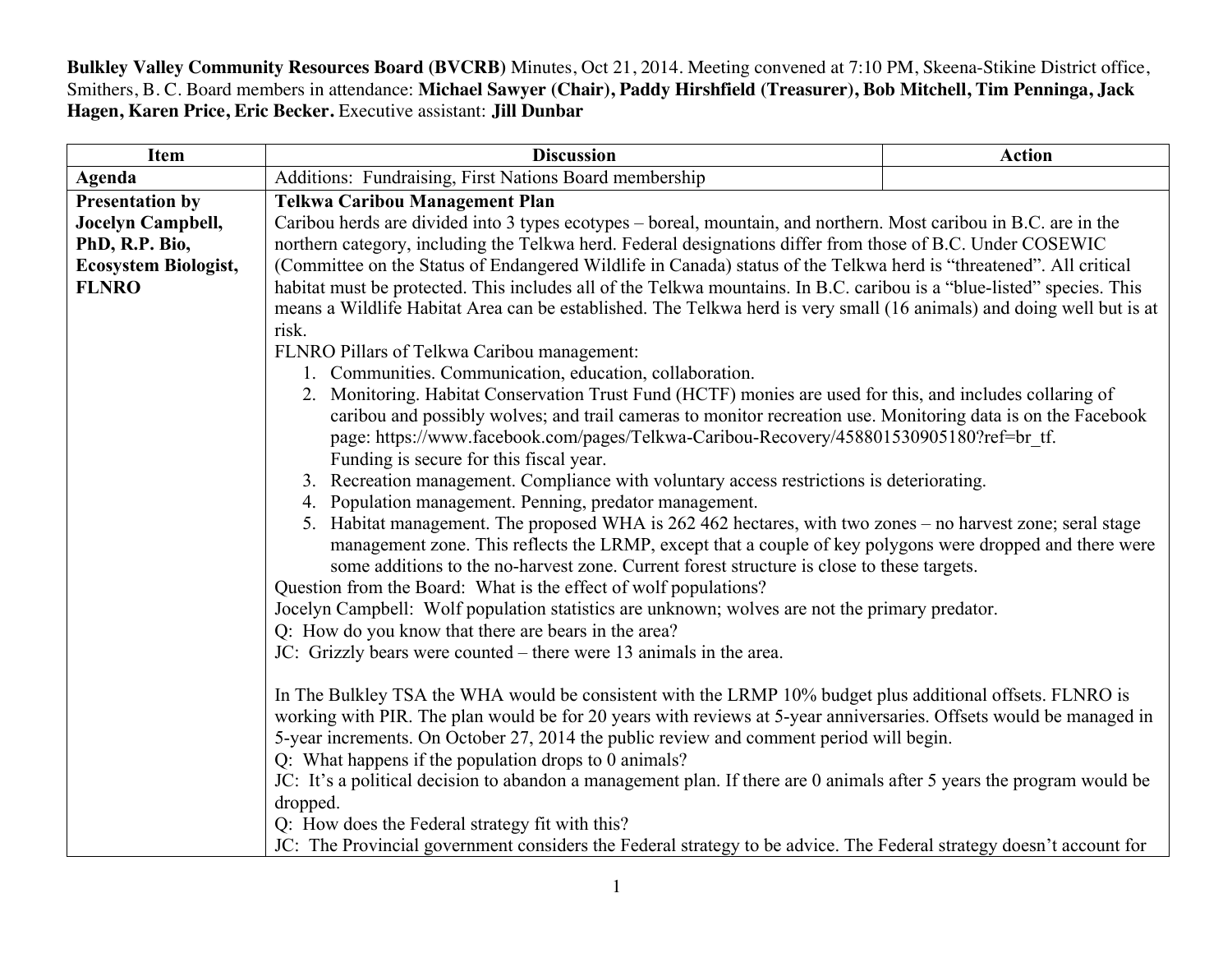| Item                        | <b>Discussion</b>                                                                                                                    | <b>Action</b> |
|-----------------------------|--------------------------------------------------------------------------------------------------------------------------------------|---------------|
|                             | socio-economics. The Federal government has the ability to take over management.                                                     |               |
|                             | Q: If this is a political decision, have staff been given direction from politicians regarding contents of the                       |               |
|                             | management strategy?                                                                                                                 |               |
|                             | JC: No, but funding is limited. Staff can write any kind of management plan they want.                                               |               |
|                             | Q: Why would any harvesting at all be allowed in the critical habitat area, if the population is so at risk? Also, why               |               |
|                             | the push for offsets? In spite of the fact that the 10% balance is a "gentlemen's agreement".                                        |               |
|                             | JC: Government mandate is to balance economics and biology.                                                                          |               |
|                             | Q: Why incorporate this into the plan unless politicians have imposed it?                                                            |               |
|                             | JC: We are upholding the 10% balance.                                                                                                |               |
|                             | Board comment: It is based on a well-established 25-year-old agreement. It is not legal but is well respected.                       |               |
|                             | Q: How can we be sure that the biodiversity budget will be maintained if we take from the biodiversity budget to give<br>to caribou? |               |
|                             | Q: Are there collared animals?                                                                                                       |               |
|                             | JC: There are 15 collared caribou.                                                                                                   |               |
|                             | Q: Do they spend a lot of time at high elevations?                                                                                   |               |
|                             | JC: Caribou habitat choice is often a trade off between food and safety.                                                             |               |
|                             | Q: Moose came in to the area and the wolf population increased. What about elk numbers?                                              |               |
|                             | JC: In areas where moose were natural, caribou populations are still declining.                                                      |               |
|                             | Q: Would an additional supplement to the herd be considered?                                                                         |               |
|                             | JC: Yes, but many factors would come into it.                                                                                        |               |
|                             | Q: There should be 5 years of funding for a 5-year plan, not 1 year of funding.                                                      |               |
|                             | JC: Government budgets are annual.                                                                                                   |               |
|                             | Q: Under the Federal Species-at-risk Act, the Federal government can intervene if the Province is not doing an                       |               |
|                             | adequate job. Would FLNRO apply for Federal assistance?                                                                              |               |
|                             | JC: Zones would change.                                                                                                              |               |
|                             | Q: What can the BVCRB do to help front line biologists get better results?                                                           |               |
|                             | JC: Lobby decision-makers.                                                                                                           |               |
|                             | Q: What if decision makers say no?                                                                                                   |               |
|                             | JC: That likely won't happen. But a letter from the BVCRB would help.                                                                |               |
|                             | Q: How does the Telkwa Coal application factor in?                                                                                   |               |
|                             | JC: If it is for a large enough project, an Environmental Assessment would be required and a WHA would be a major                    |               |
|                             | factor in the assessment.                                                                                                            |               |
| <b>Presentation by Alan</b> | <b>Overview of PIR operations</b>                                                                                                    |               |
| <b>Baxter, RPF, PIR</b>     | Consumption annually: 885 000 m <sup>3</sup> , production $270 - 275$ mmfbm, equivalent of $17 - 18000$ truckloads.                  |               |
|                             | Quota in the Bulkley: 392 313 m <sup>3</sup> from Forest License, 185 000 from non-renewable FL. Morice: 301 064 m <sup>3</sup> FL.  |               |
|                             | Q: What percentage is lodgepole pine?                                                                                                |               |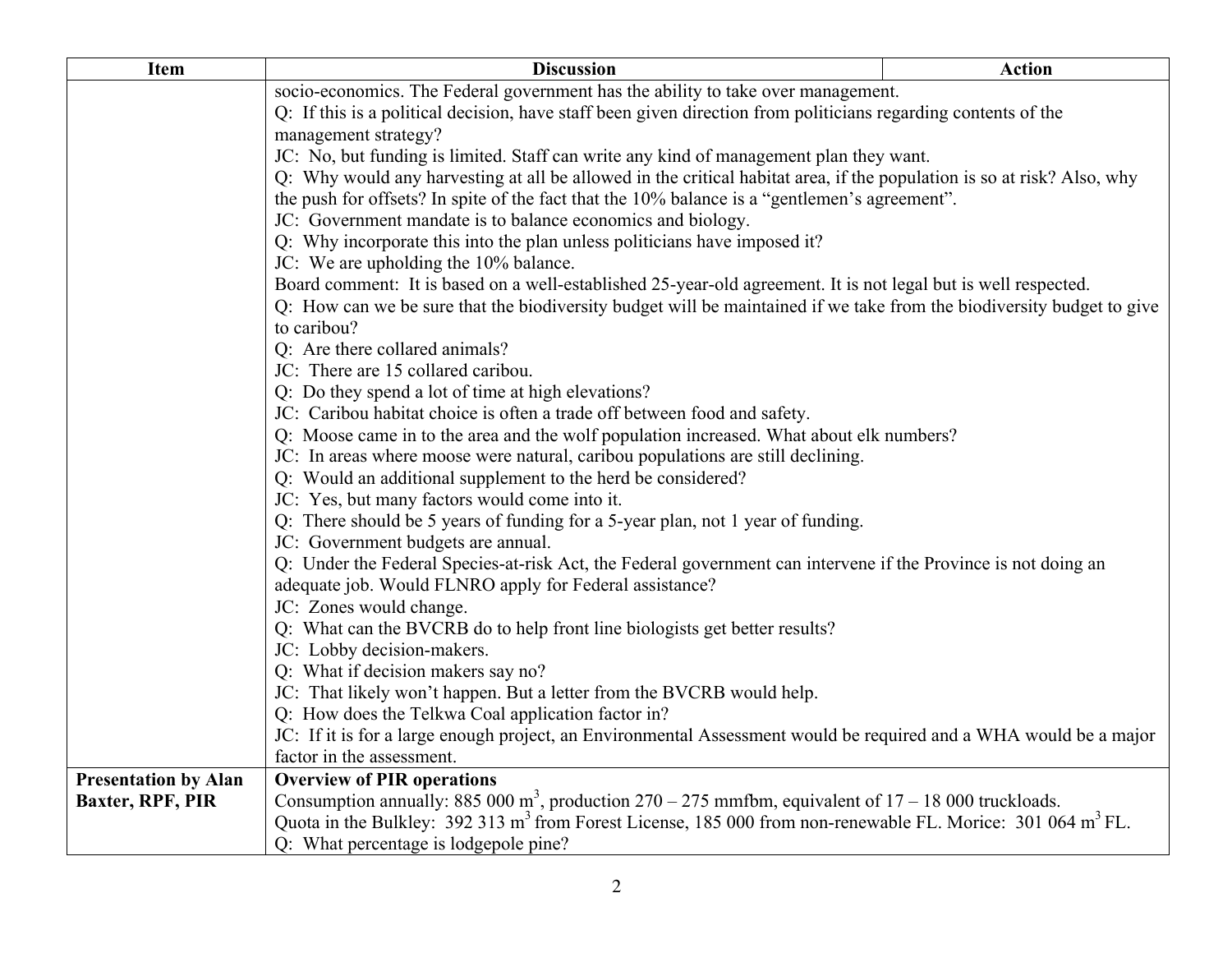| <b>Item</b> | <b>Discussion</b>                                                                                                                                                                                              | <b>Action</b> |
|-------------|----------------------------------------------------------------------------------------------------------------------------------------------------------------------------------------------------------------|---------------|
|             | Alan Baxter: Very little. Most is now higher elevation balsam.                                                                                                                                                 |               |
|             |                                                                                                                                                                                                                |               |
|             | Major infrastructure projects in 2014 include crushing, km 0-41, 4000 RD; Casqua Creek bridge replacement;                                                                                                     |               |
|             | Bainsfather Creek culvert replacement; Tanglechain bridge replacement at 96 km; main haul road realignments;                                                                                                   |               |
|             | inclusion of Lake Babine Nation license under the PIR Forest Stewardship Plan; HLPO (Higher Level Plan                                                                                                         |               |
|             | Objectives) analysis                                                                                                                                                                                           |               |
|             | Q: Has P.I.R. had discussions with TransCanada?                                                                                                                                                                |               |
|             | AB: No. They may do road improvements and if so they would be significant.                                                                                                                                     |               |
|             | Major planning projects:                                                                                                                                                                                       |               |
|             | Telkwa caribou – main issue is the $10\%$ balance.                                                                                                                                                             |               |
|             | Morrison connector.                                                                                                                                                                                            |               |
|             | Q: It is great to see the Morrison Connector Rationale and Grant MacHutchon's report. Is PIR going to implement<br>Grant's recommendations?                                                                    |               |
|             | AB: Some of them are already in the plan. As well, PIR is looking at deactivating as much temporary road as                                                                                                    |               |
|             | possible.                                                                                                                                                                                                      |               |
|             | Q: When you get a report like this what do you do with the recommendations?                                                                                                                                    |               |
|             | AB: As professional foresters we take them into consideration. We want better management.                                                                                                                      |               |
|             | Q: What's legal and what's not with LRMP objectives?                                                                                                                                                           |               |
|             | AB: The HLPO of 2006 took LRMP objectives and wrote them into a legal document.                                                                                                                                |               |
|             | Board comment: The BVCRB did not have input to the HLPO. They were industry-based. Broad LRMP objectives                                                                                                       |               |
|             | were narrowed down to a forestry focus.                                                                                                                                                                        |               |
|             | AB: Values are written into LUPs (Landscape Unit Plans).                                                                                                                                                       |               |
|             | Board: Not sure that strategies will maintain values.                                                                                                                                                          |               |
|             | Board: HLPO should be compared to Bulkley State of the Forest report.                                                                                                                                          |               |
|             | AB: The 2011 HLPO analysis went through many of the values.                                                                                                                                                    |               |
|             | Board: But not road density and grizzly bears.                                                                                                                                                                 |               |
|             | AB: The HLPO analysis needs to be updated. For example, it needs to look at what are open roads and what aren't.<br>Q: Where do we sit relative to other Districts? There is a long history of decisions here. |               |
|             | Board: It is unique here. Great Bear Rainforest and Clayquot Sound have similar long histories but the situation on                                                                                            |               |
|             | the Coast can be very complex.                                                                                                                                                                                 |               |
|             | Q: Why wasn't the 10% budget put into the HLPO?                                                                                                                                                                |               |
|             | AB: It is addressed in the introduction.                                                                                                                                                                       |               |
|             | Board: The committee working on the HLPO agreed by consensus that it was contentious and should be carried on. It                                                                                              |               |
|             | was not flippant.                                                                                                                                                                                              |               |
|             | AB: Concluding comments: In the winter of 2014 most wood will come out via the Babine Lake and 4000 Rds. There                                                                                                 |               |
|             | will be some purchase wood from other areas, some from the back of the Blunt.                                                                                                                                  |               |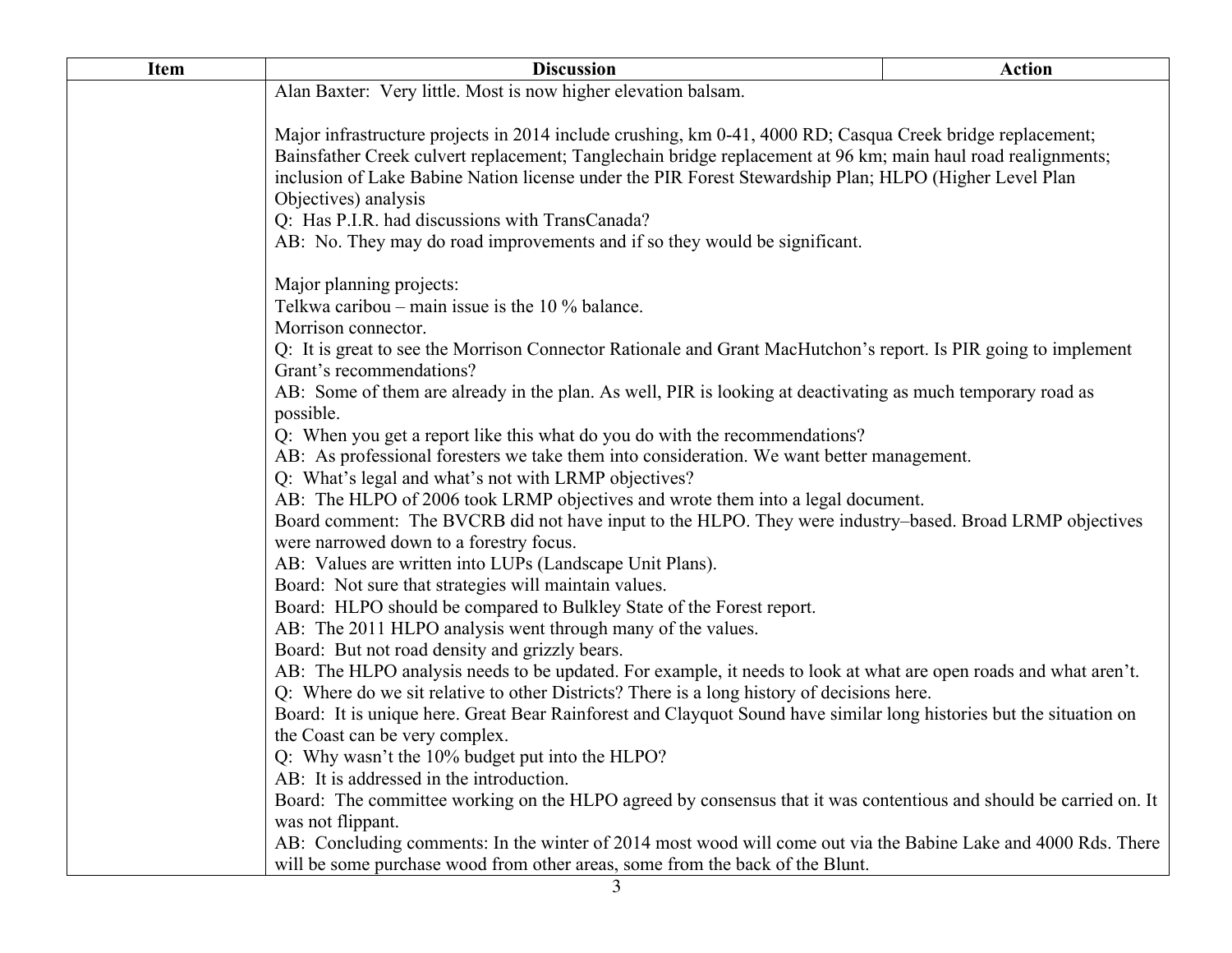| Item                                                     | <b>Discussion</b>                                                                                                                                                                                                                                                                                                                                                                                                                                                                                                                                                                                                                                   | <b>Action</b>                                                                                                                                                                                                                                                                                                                                                                    |
|----------------------------------------------------------|-----------------------------------------------------------------------------------------------------------------------------------------------------------------------------------------------------------------------------------------------------------------------------------------------------------------------------------------------------------------------------------------------------------------------------------------------------------------------------------------------------------------------------------------------------------------------------------------------------------------------------------------------------|----------------------------------------------------------------------------------------------------------------------------------------------------------------------------------------------------------------------------------------------------------------------------------------------------------------------------------------------------------------------------------|
| <b>Minutes</b> , June and                                | Minutes accepted as presented.                                                                                                                                                                                                                                                                                                                                                                                                                                                                                                                                                                                                                      |                                                                                                                                                                                                                                                                                                                                                                                  |
| September 2014                                           |                                                                                                                                                                                                                                                                                                                                                                                                                                                                                                                                                                                                                                                     |                                                                                                                                                                                                                                                                                                                                                                                  |
| meetings                                                 |                                                                                                                                                                                                                                                                                                                                                                                                                                                                                                                                                                                                                                                     |                                                                                                                                                                                                                                                                                                                                                                                  |
| <b>Executive</b>                                         | Mike Sawyer confirmed as Chair.                                                                                                                                                                                                                                                                                                                                                                                                                                                                                                                                                                                                                     |                                                                                                                                                                                                                                                                                                                                                                                  |
|                                                          | Paddy Hirshfield confirmed as Treasurer and Acting Vice Chair.                                                                                                                                                                                                                                                                                                                                                                                                                                                                                                                                                                                      |                                                                                                                                                                                                                                                                                                                                                                                  |
| <b>Financial report</b>                                  | FLNRO has committed verbally to contribute \$3,150.00 for basic services.<br>Board will need to report back to FLNRO on activities at year-end. Would<br>minutes serve as a report?<br>Fundraising Committee would like to reach out to some other groups for<br>funding, and address security of funding. A fundraising policy is needed to<br>direct where the Board will go for funds to avoid perceptions of bias. The<br>Board agrees that banks, insurance companies, and groups not directly involved<br>in resource development could be approached. A simple consensus on a group-<br>by-group basis would work.                           | Paddy Hirshfield will submit<br>invoice to FLNRO for basic<br>services.<br>Paddy Hirshfield will ask<br><b>FLNRO</b> if meeting minutes<br>would be adequate as a year-end<br>report.<br><b>Paddy Hirshfield and Mike</b><br>Sawyer will provide a list of<br>groups to approach for funding<br>by next meeting.<br>Mike Sawyer will send out<br>funding request letter to CIBC. |
| Membership                                               | Board should continue to keep member selection at arm's length by having an<br>independent selection committee take care of the process. Is the process<br>transparent and objective? Perhaps using a computer model to analyse<br>candidate values would work. However, there are not many applications at<br>hand. It is difficult for the Board to go forward without more members. These<br>are two separate problems - recruitment and selection.                                                                                                                                                                                              | <b>Mike Sawyer will contact Jeff</b><br>Anderson to find out status of<br>selection committee.                                                                                                                                                                                                                                                                                   |
| <b>Action items from</b><br>September 16 2014<br>meeting | 1. Paddy Hirshfield will contact Jevan Hanshard regarding government funding for BVCRB day-to-day<br>operations. DONE.<br>2. Paddy Hirshfield will contact chair of Wetzin'kwa Community Forest Board - Gary Hanson - concerning<br>operational funding opportunities. CARRIED OVER.<br>3. Paddy and Mike Sawyer will meet before the next Board meeting to discuss funding and to prepare a plan<br>for Board approval. DONE.<br>4. Jill Dunbar will prepare a budget for her services with core and enhanced levels included. DONE.<br>5. Paddy Hirshfield will contact Jevan Hanshard about having a District staff person attend Board meetings |                                                                                                                                                                                                                                                                                                                                                                                  |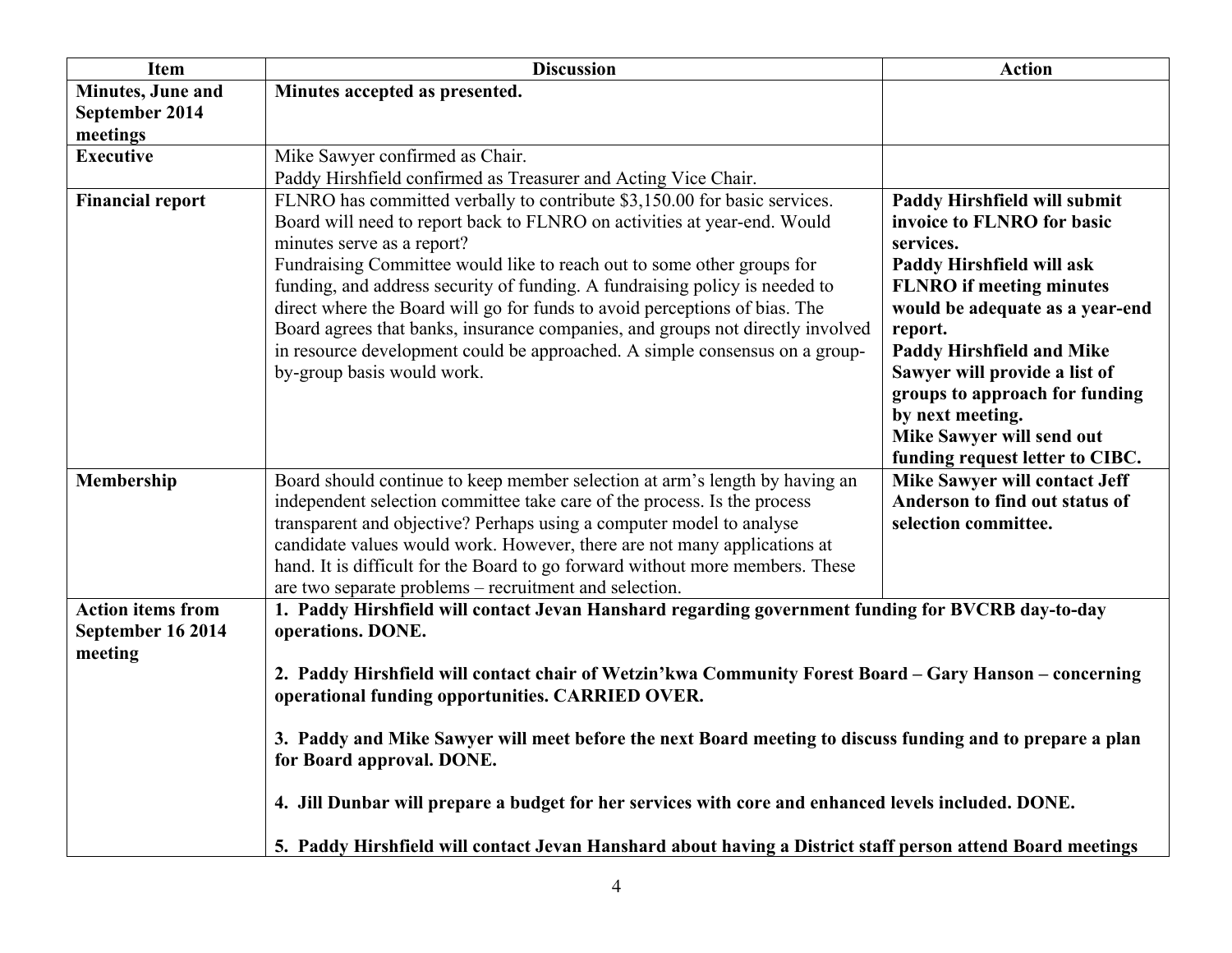| <b>Item</b>         | <b>Discussion</b>                                                                                                                                                                                                                                                                                                                                                                                                                                                                                                                                                                                                                                                                                                                                                                                                                                                                      | <b>Action</b>                                                                 |  |
|---------------------|----------------------------------------------------------------------------------------------------------------------------------------------------------------------------------------------------------------------------------------------------------------------------------------------------------------------------------------------------------------------------------------------------------------------------------------------------------------------------------------------------------------------------------------------------------------------------------------------------------------------------------------------------------------------------------------------------------------------------------------------------------------------------------------------------------------------------------------------------------------------------------------|-------------------------------------------------------------------------------|--|
|                     | and act as a resource person. DONE. FLNRO is willing to have staff attend 4 meetings per year. Board should                                                                                                                                                                                                                                                                                                                                                                                                                                                                                                                                                                                                                                                                                                                                                                            |                                                                               |  |
|                     | send agenda and draft minutes to the staff rep ahead of time. Board would be interested in presentations on                                                                                                                                                                                                                                                                                                                                                                                                                                                                                                                                                                                                                                                                                                                                                                            |                                                                               |  |
|                     | FREP and MRVA (multiple resource value assessments) and questions could accumulate.                                                                                                                                                                                                                                                                                                                                                                                                                                                                                                                                                                                                                                                                                                                                                                                                    |                                                                               |  |
|                     | 6. Mike Sawyer will follow up with Jeff Anderson regarding progress of selection committee and member<br>recruitment. ONGOING.                                                                                                                                                                                                                                                                                                                                                                                                                                                                                                                                                                                                                                                                                                                                                         |                                                                               |  |
|                     | 7. Paddy Hirshfield will contact Len Vanderstar to give an update on the Telkwa WHA at the October 21<br>meeting. DONE.<br>8. PIR will be invited to give an update at the October 21 Board meeting. DONE.                                                                                                                                                                                                                                                                                                                                                                                                                                                                                                                                                                                                                                                                             |                                                                               |  |
|                     |                                                                                                                                                                                                                                                                                                                                                                                                                                                                                                                                                                                                                                                                                                                                                                                                                                                                                        |                                                                               |  |
|                     | 9. Tim Penninga will ensure that the Morrison Connector rationale is circulated to Board members. DONE.                                                                                                                                                                                                                                                                                                                                                                                                                                                                                                                                                                                                                                                                                                                                                                                |                                                                               |  |
|                     | 10. Bob Mitchell will check on room availability for extra Board meeting for November 4. DONE.<br>11. Tim Penninga will prepare a draft MOU with government based on Section 15 of the draft BVCRB Terms<br>of Reference. Karen Price will review, and then circulate to Board for comment. CARRIED OVER.<br>12. Mike Sawyer will follow up with Jeff Anderson regarding status of discussions with government. Board<br>members will be invited to any meetings that arise pertaining to these discussions. ONGOING.<br>13. Tim Penninga will circulate a proposed field trip plan to Board members and invited government<br>representatives. DONE.<br>14. Paddy Hirshfield will contact Rick Budhwa regarding renewal of MOU with BVRC. CARRIED OVER. Is<br>the Board getting value from this relationship? The Board is getting in-kind benefits as well as financial<br>services. |                                                                               |  |
|                     |                                                                                                                                                                                                                                                                                                                                                                                                                                                                                                                                                                                                                                                                                                                                                                                                                                                                                        |                                                                               |  |
|                     |                                                                                                                                                                                                                                                                                                                                                                                                                                                                                                                                                                                                                                                                                                                                                                                                                                                                                        |                                                                               |  |
|                     |                                                                                                                                                                                                                                                                                                                                                                                                                                                                                                                                                                                                                                                                                                                                                                                                                                                                                        |                                                                               |  |
|                     |                                                                                                                                                                                                                                                                                                                                                                                                                                                                                                                                                                                                                                                                                                                                                                                                                                                                                        |                                                                               |  |
| <b>New business</b> | VRAM group. Eric Becker could represent LRMP values and the BVCRB. It<br>is a voting group that gives advice to MOE. The Board should review VRAM<br>minutes and give input, if any, through Eric.<br>Field Trip. Board needs a copy of Gate Policy. It would be good to know                                                                                                                                                                                                                                                                                                                                                                                                                                                                                                                                                                                                          | <b>Eric Becker will forward VRAM</b><br>group minutes to BVCRB for<br>review. |  |
|                     | where FREP monitoring sites are, and the results. A presentation would be<br>good.                                                                                                                                                                                                                                                                                                                                                                                                                                                                                                                                                                                                                                                                                                                                                                                                     | <b>Paddy Hirshfield will discuss</b><br><b>FREP status with FLNRO.</b>        |  |